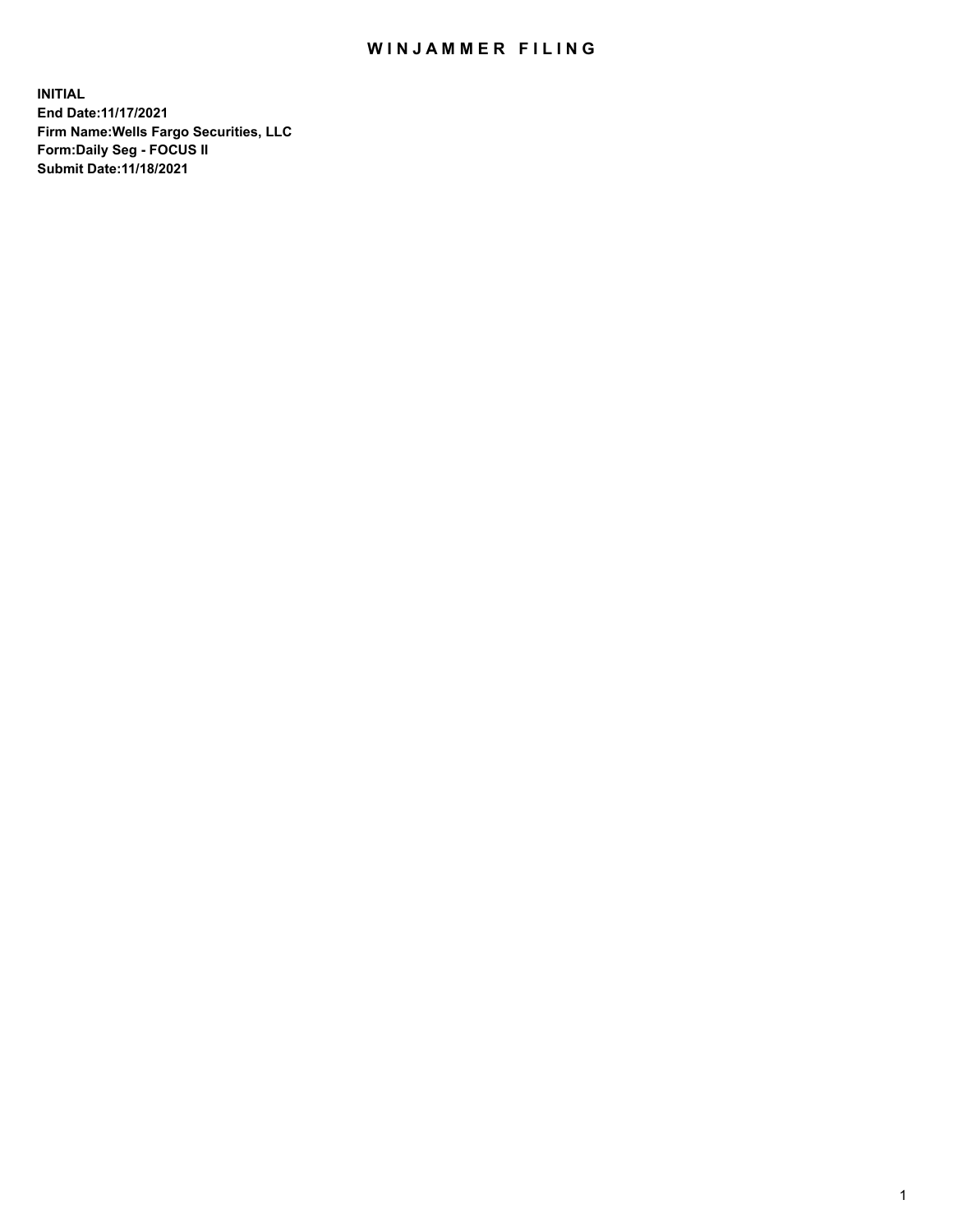**INITIAL End Date:11/17/2021 Firm Name:Wells Fargo Securities, LLC Form:Daily Seg - FOCUS II Submit Date:11/18/2021 Daily Segregation - Cover Page**

| Name of Company                                                                                                                                                                                                                                                                                                                | <b>Wells Fargo Securities LLC</b>                      |
|--------------------------------------------------------------------------------------------------------------------------------------------------------------------------------------------------------------------------------------------------------------------------------------------------------------------------------|--------------------------------------------------------|
| <b>Contact Name</b>                                                                                                                                                                                                                                                                                                            | <b>James Gnall</b>                                     |
| <b>Contact Phone Number</b>                                                                                                                                                                                                                                                                                                    | 917-699-6822                                           |
| <b>Contact Email Address</b>                                                                                                                                                                                                                                                                                                   | james.w.gnall@wellsfargo.com                           |
| FCM's Customer Segregated Funds Residual Interest Target (choose one):<br>a. Minimum dollar amount: ; or<br>b. Minimum percentage of customer segregated funds required:% ; or<br>c. Dollar amount range between: and; or<br>d. Percentage range of customer segregated funds required between: % and %.                       | 125,000,000<br><u>0</u><br><u>00</u><br>0 <sub>0</sub> |
| FCM's Customer Secured Amount Funds Residual Interest Target (choose one):<br>a. Minimum dollar amount: ; or<br>b. Minimum percentage of customer secured funds required:%; or<br>c. Dollar amount range between: and; or<br>d. Percentage range of customer secured funds required between: % and %.                          | 35,000,000<br><u>0</u><br>00<br>0 <sub>0</sub>         |
| FCM's Cleared Swaps Customer Collateral Residual Interest Target (choose one):<br>a. Minimum dollar amount: ; or<br>b. Minimum percentage of cleared swaps customer collateral required:% ; or<br>c. Dollar amount range between: and; or<br>d. Percentage range of cleared swaps customer collateral required between:% and%. | 360,000,000<br><u>0</u><br>0 Q<br>00                   |

Attach supporting documents CH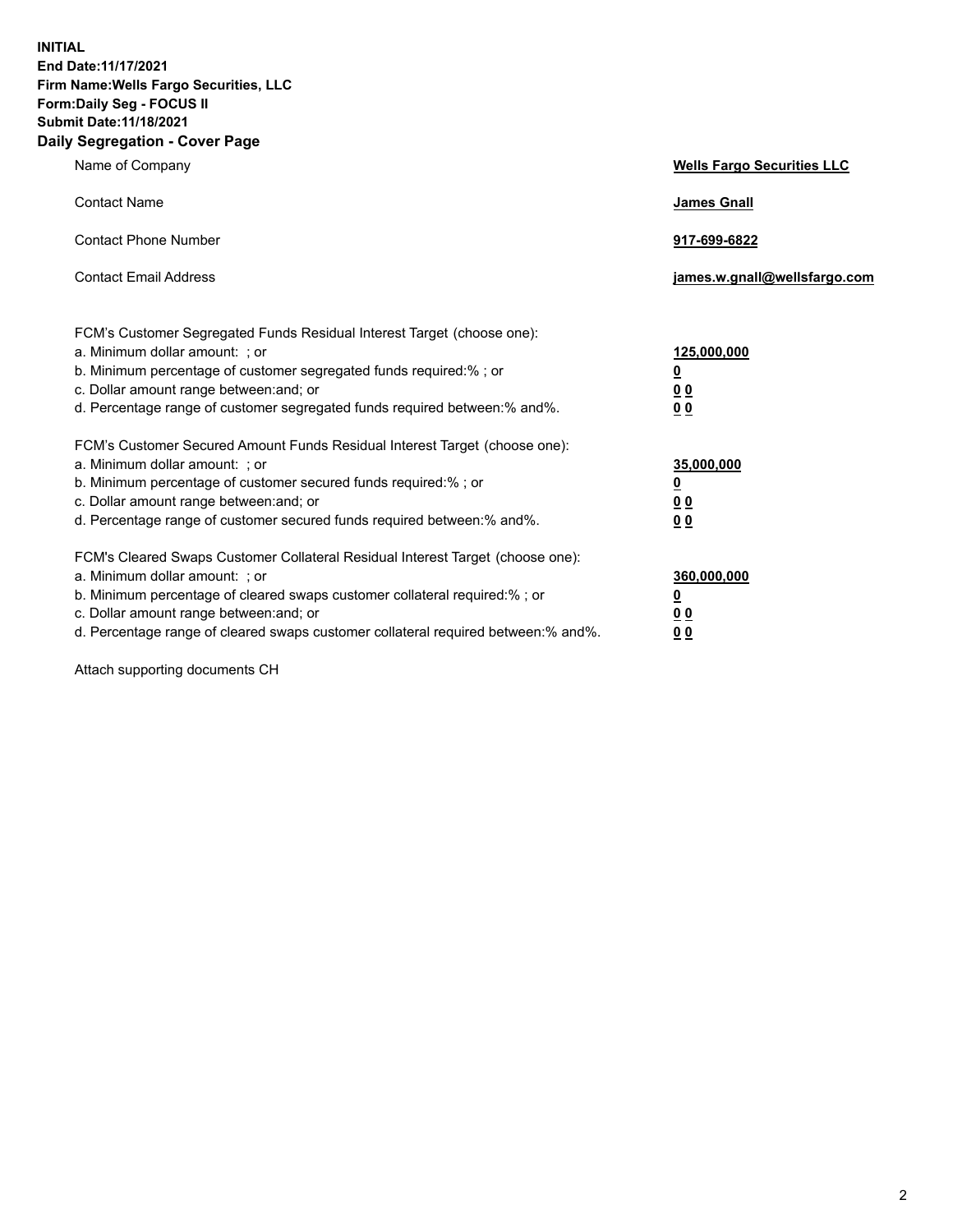**INITIAL End Date:11/17/2021 Firm Name:Wells Fargo Securities, LLC Form:Daily Seg - FOCUS II Submit Date:11/18/2021 Daily Segregation - Secured Amounts**

## Foreign Futures and Foreign Options Secured Amounts Amount required to be set aside pursuant to law, rule or regulation of a foreign government or a rule of a self-regulatory organization authorized thereunder **0** [7305] 1. Net ledger balance - Foreign Futures and Foreign Option Trading - All Customers A. Cash **167,564,559** [7315] B. Securities (at market) **189,463,516** [7317] 2. Net unrealized profit (loss) in open futures contracts traded on a foreign board of trade **194,740,507** [7325] 3. Exchange traded options a. Market value of open option contracts purchased on a foreign board of trade **0** [7335] b. Market value of open contracts granted (sold) on a foreign board of trade **0** [7337] 4. Net equity (deficit) (add lines 1. 2. and 3.) **551,768,582** [7345] 5. Account liquidating to a deficit and account with a debit balances - gross amount **1,676** [7351] Less: amount offset by customer owned securities **-588** [7352] **1,088** [7354] 6. Amount required to be set aside as the secured amount - Net Liquidating Equity Method (add lines 4 and 5) **551,769,670** [7355] 7. Greater of amount required to be set aside pursuant to foreign jurisdiction (above) or line 6. **551,769,670** [7360] FUNDS DEPOSITED IN SEPARATE REGULATION 30.7 ACCOUNTS 1. Cash in banks A. Banks located in the United States **107,640,492** [7500] B. Other banks qualified under Regulation 30.7 **148,379,120** [7520] **256,019,612** [7530] 2. Securities A. In safekeeping with banks located in the United States **122,034,585** [7540] B. In safekeeping with other banks qualified under Regulation 30.7 **0** [7560] **122,034,585** [7570] 3. Equities with registered futures commission merchants A. Cash **-30,234,586** [7580] B. Securities **87,438,795** [7590] C. Unrealized gain (loss) on open futures contracts **71,897,093** [7600] D. Value of long option contracts **0** [7610] E. Value of short option contracts **0** [7615] **129,101,302** [7620] 4. Amounts held by clearing organizations of foreign boards of trade A. Cash **0** [7640] B. Securities **0** [7650] C. Amount due to (from) clearing organization - daily variation **0** [7660] D. Value of long option contracts **0** [7670] E. Value of short option contracts **0** [7675] **0** [7680] 5. Amounts held by members of foreign boards of trade A. Cash **-79,338,433** [7700] B. Securities **215,090,305** [7710] C. Unrealized gain (loss) on open futures contracts **75,557,307** [7720] D. Value of long option contracts **0** [7730] E. Value of short option contracts **0** [7735] **211,309,179** [7740] 6. Amounts with other depositories designated by a foreign board of trade **0** [7760] 7. Segregated funds on hand **0** [7765] 8. Total funds in separate section 30.7 accounts **718,464,678** [7770] 9. Excess (deficiency) Set Aside for Secured Amount (subtract line 7 Secured Statement Page 1 from Line 8) **166,695,008** [7380]

- 10. Management Target Amount for Excess funds in separate section 30.7 accounts **35,000,000** [7780]
- 11. Excess (deficiency) funds in separate 30.7 accounts over (under) Management Target **131,695,008** [7785]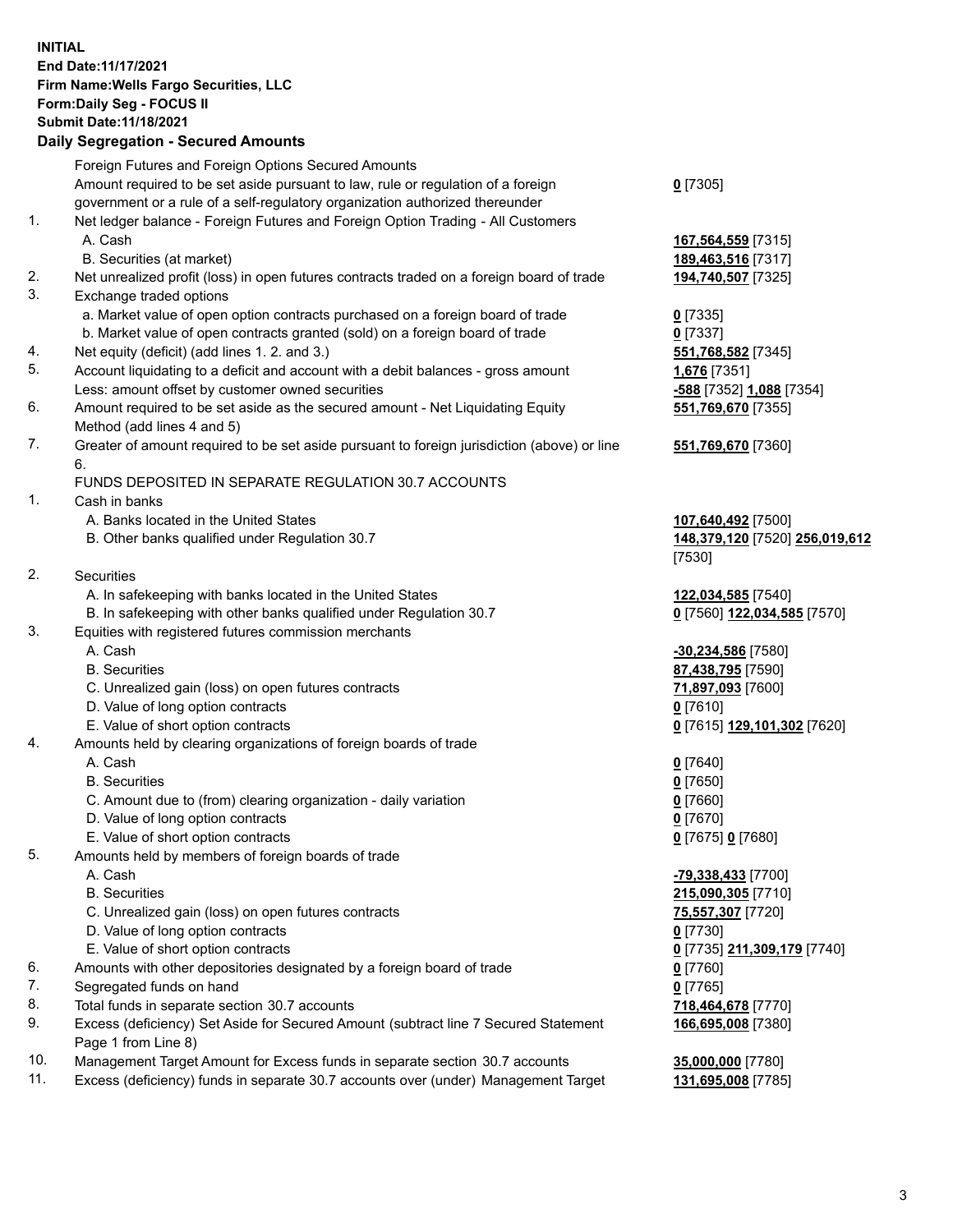**INITIAL End Date:11/17/2021 Firm Name:Wells Fargo Securities, LLC Form:Daily Seg - FOCUS II Submit Date:11/18/2021 Daily Segregation - Segregation Statement** SEGREGATION REQUIREMENTS(Section 4d(2) of the CEAct) 1. Net ledger balance A. Cash **3,621,838,841** [7010] B. Securities (at market) **1,836,256,220** [7020] 2. Net unrealized profit (loss) in open futures contracts traded on a contract market **-46,455,907** [7030] 3. Exchange traded options A. Add market value of open option contracts purchased on a contract market **1,804,065,211** [7032] B. Deduct market value of open option contracts granted (sold) on a contract market **-1,843,330,981** [7033] 4. Net equity (deficit) (add lines 1, 2 and 3) **5,372,373,384** [7040] 5. Accounts liquidating to a deficit and accounts with debit balances - gross amount **47,292,372** [7045] Less: amount offset by customer securities **-46,813,132** [7047] **479,240** [7050] 6. Amount required to be segregated (add lines 4 and 5) **5,372,852,624** [7060] FUNDS IN SEGREGATED ACCOUNTS 7. Deposited in segregated funds bank accounts A. Cash **244,096,400** [7070] B. Securities representing investments of customers' funds (at market) **665,258,614** [7080] C. Securities held for particular customers or option customers in lieu of cash (at market) **205,542,823** [7090] 8. Margins on deposit with derivatives clearing organizations of contract markets A. Cash **2,694,527,272** [7100] B. Securities representing investments of customers' funds (at market) **299,298,291** [7110] C. Securities held for particular customers or option customers in lieu of cash (at market) **1,630,713,397** [7120] 9. Net settlement from (to) derivatives clearing organizations of contract markets **152,651,488** [7130] 10. Exchange traded options A. Value of open long option contracts **1,804,065,211** [7132] B. Value of open short option contracts **-1,843,330,981** [7133] 11. Net equities with other FCMs A. Net liquidating equity **0** [7140] B. Securities representing investments of customers' funds (at market) **0** [7160] C. Securities held for particular customers or option customers in lieu of cash (at market) **0** [7170] 12. Segregated funds on hand **0** [7150] 13. Total amount in segregation (add lines 7 through 12) **5,852,822,515** [7180] 14. Excess (deficiency) funds in segregation (subtract line 6 from line 13) **479,969,891** [7190] 15. Management Target Amount for Excess funds in segregation **125,000,000** [7194] 16. Excess (deficiency) funds in segregation over (under) Management Target Amount **354,969,891** [7198]

Excess